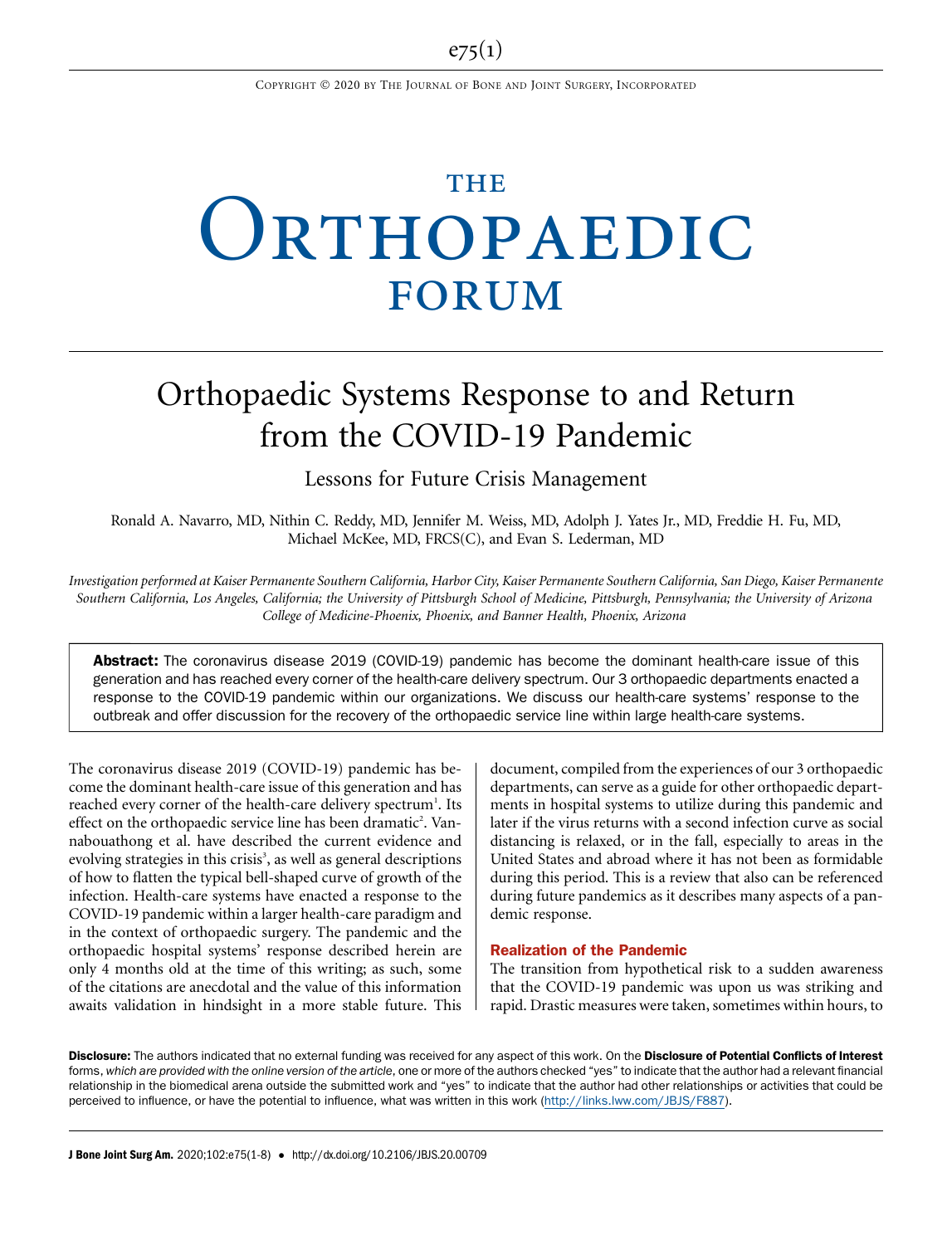THE JOURNAL OF BONE & JOINT SURGERY · JBJS.ORG VOLUME  $102-A \cdot N$ UMBER  $14 \cdot$ JULY 15, 2020 ORTHOPAEDIC SYSTEMS RESPONSE TO AND RETURN FROM THE COVID-19 PANDEMIC

dramatically alter routine processes. This phenomenon is not new and has been described with other pandemics, most notably in 1957 with the changes that occurred with the Asian flu pandemic in the United Kingdom<sup>4</sup>. In mid-March, organizations were tracking events abroad and had already begun general planning with the realization that COVID-19 was not going to have only a localized outbreak in the United States. On March 11, the World Health Organization (WHO) classified the outbreak as a pandemic<sup>1</sup>. Over the course of 4 days, from March 13 to March 16, the COVID-19 outbreak necessitated the eventual declaration of a national emergency<sup>5</sup>. State and local governments strengthened the response by issuing "stay-at-home" or "shelter-in-place" orders. Suddenly, most hospital systems immediately halted cases that were considered to be elective in order to decrease exposure risk, preserve personal protective equipment (PPE), and keep ventilators available. The impact of COVID-19 on Wuhan, People's Republic of China and Northern Italy was a tragic example that the volume of infections might overwhelm our health-care systems<sup>6</sup>.

Overnight, change occurred in visit types from face-toface to virtual (telephone and video). Decisions were made across our systems as to which offices to staff and maintain. Clinic staffs were quickly trained to work remotely and separated into rotations in order to avoid intraoffice transmission.

Clinic volumes decreased as many patients began to comply with the demand for social distancing. Office visit types changed dramatically as the pandemic hit (Table I). At 1 institution, there was a 400% increase in telephone visits, from around 5,000 to over 20,000. In the same time period, video visits increased over 900%.

Patients entering our facilities were now being tested for fever and were asked COVID-19 screening questions (regarding fever, cough, shortness of breath, current diarrhea, and loss of smell). Concurrently, physicians began social distancing with family at home to avoid transmission<sup>7,8</sup>. Virtual meetings became the exclusive means to discuss operational and administrative matters.

#### Leadership and Communication

Leadership generally needs to keep all staff informed in a transparent and clear fashion as this is vital to organizational success in the crisis of a pandemic. The leadership group or decisionmaking command structure serves its organization best if a periodic communication strategy is in place<sup>9</sup>. Initially, daily

|                  | <b>TABLE I Visit-Type Transition*</b> |           |               |                                                                      |
|------------------|---------------------------------------|-----------|---------------|----------------------------------------------------------------------|
|                  | Jan. 2020                             | Feb. 2020 | March<br>2020 | As of April 19,<br>2020                                              |
| F <sub>2</sub> F | 93.6%                                 | 93.4%     | 72.1%         | 20.7%                                                                |
| TV               | 6.3%                                  | 6.5%      | 27.1%         | 76.0%                                                                |
| VID              | 0.1%                                  | 0.1%      | 0.8%          | 3.3%                                                                 |
| visits.          |                                       |           |               | $*F2F$ = face-to-face visits, TV = telephone visits, and VID = video |

email communications and readily accessible information and guidelines allowed all to be on the same page. Vertical (across orthopaedics and multiple other disciplines at a single hospital) and horizontal (same orthopaedic department across multiple hospital sites in larger systems) messaging in larger organizations helps to keep cascading information streams in sync<sup>10</sup>. There must be respect for the fluidity of information and how instructions can change rapidly as more information is gathered about the pandemic. Many, including 1 of the authors of this paper, had prior experience from the severe acute respiratory syndrome (SARS) pandemic and were proponents of mandatory mask usage in the community. This was not recommended with COVID-19 initially but now has become standard. These day-to-day changes demand agility on the part of leaders to pivot and match resources to evolving needs on the front lines<sup>11</sup>. Additionally, a succession plan needs to be established in case a chief or department leader becomes ill, similar to continuity plans in any other business $12$ . Many departments have created multiple teams that do not intermingle in order to avoid cross- contamination so that essential leadership functions can continue<sup>13</sup>.

#### Cessation of Elective Cases

On March 14, 2020, U.S. Surgeon General Jerome Adams retweeted the American College of Surgeons (ACS) "COVID-19: Recommendations for Management of Elective Surgical Procedures," which recommended postponing elective surgeries<sup>14</sup>. As of April 10, 2020, 35 states had issued recommendations to halt elective surgeries. In a letter to the Surgeon General on March 15, the American Hospital Association (AHA), the Association of American Medical Colleges, and other groups noted that "'elective'simply means a procedure is scheduled rather than a response to an emergency." In the absence of clear regulatory guidance, the AHA recommended that any cessation of elective procedures take into account the burden of COVID-19 at a facility or its surrounding area, the supply of PPE, the urgency of the procedures, patients' risk factors, and clinical judgment<sup>15</sup>.

Two events reshaped the regulatory landscape in response to the worsening of the pandemic. First, on March 17, a recommendation to cancel all elective surgeries at hospitals came from Dr. Deborah Birx of the White House Coronavirus Task Force<sup>16</sup>. Second, the Centers for Medicare & Medicaid Services (CMS) released its "Non-Emergent, Elective Medical Services, and Treatment Recommendations" to help with the conservation of critical health-care resources (Table II) $^{17}$ . Following these events, several state and local leaders followed suit by issuing orders to hospitals and ambulatory surgery centers  $(ASCs)$  to cancel elective surgeries<sup>16</sup>. The ACS, the American Society of Anesthesiologists, and the Association of periOperative Registered Nurses recommended creating hospital surgical review committees<sup>18</sup>.

To allow for decision-making, review committees and surgeons will need to classify cases based on acuity as emergency, acute, or elective designations. A detailed classification of orthopaedic procedures and their acuity is listed in Table III.

Shared decision-making<sup>19</sup> in the setting of COVID-19 can be straightforward for emergency and acute cases.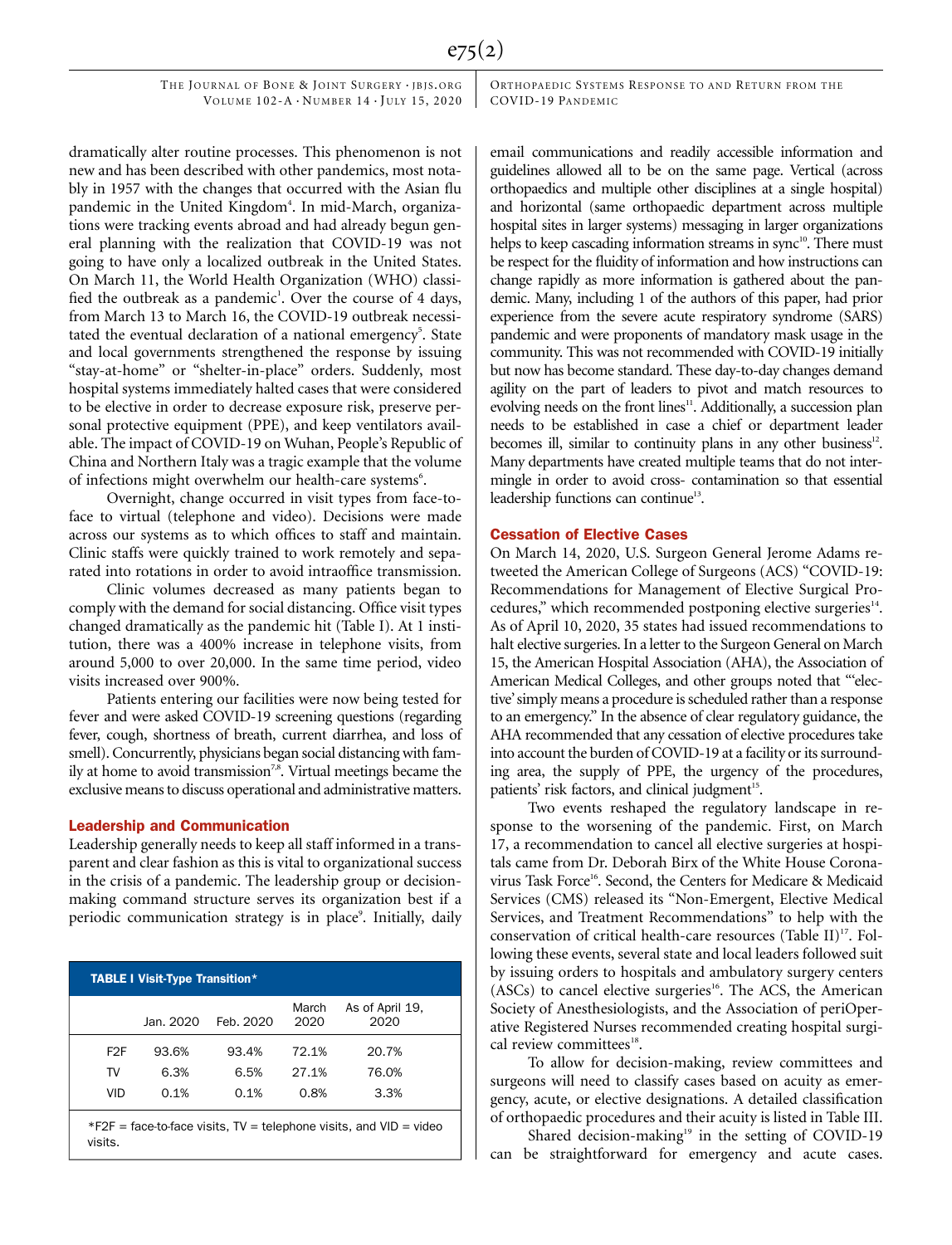THE JOURNAL OF BONE & JOINT SURGERY · JBJS.ORG VOLUME  $102-A \cdot N$ UMBER  $14 \cdot$ JULY 15, 2020 ORTHOPAEDIC SYSTEMS RESPONSE TO AND RETURN FROM THE COVID-19 PANDEMIC

|                   | TABLE II CMS Non-Emergent, Elective Medical Services, and Treatment Recommendations* <sup>17</sup>                                                    |                                                                                                                     |                                                                                                                                                                                                                                                                                                   |                                                                                                                                                                                                          |
|-------------------|-------------------------------------------------------------------------------------------------------------------------------------------------------|---------------------------------------------------------------------------------------------------------------------|---------------------------------------------------------------------------------------------------------------------------------------------------------------------------------------------------------------------------------------------------------------------------------------------------|----------------------------------------------------------------------------------------------------------------------------------------------------------------------------------------------------------|
| <b>Tiers</b>      | Definition                                                                                                                                            | Locations                                                                                                           | Examples                                                                                                                                                                                                                                                                                          | Action                                                                                                                                                                                                   |
| Tier 1            | • Low acuity treat-<br>ment or service                                                                                                                | • Medical office<br>$\bullet$ FOHC/RHC<br>$\bullet$ HOPD<br>• Ambulatory care<br>sites                              | • Routine primary or specialty care<br>• Preventive care visit/screening<br>• Annual Wellness or Welcome to<br>Medicare Initial Preventative Visit<br>• Supervised exercise therapy<br>• Acupuncture                                                                                              | • Consider postponing<br>service<br>• Consider follow-up<br>using telehealth,<br>virtual check-in, or<br>remote monitoring                                                                               |
| Tier <sub>2</sub> | • Intermediate acuity<br>treatment or<br>service<br>• Not providing the<br>service has the<br>potential for<br>increasing morbid-<br>ity or mortality | • Medical office<br>$\bullet$ FOHC/RHC<br>$\bullet$ HOPD<br>• Ambulatory care<br>sites                              | • Pediatric vaccinations<br>• Newborn/early childhood caret<br>• Follow-up visit for management of<br>existing medical or mental/behav-<br>joral health condition<br>• Evaluation of new symptoms in an<br>established patient<br>• Evaluation of non-urgent symptoms<br>consistent with COVID-19 | • Consider initial evalua-<br>tion via telehealth; tri-<br>age to appropriate<br>sites of care as<br>necessary<br>• If no current symptoms<br>of concern, consider<br>follow-up with virtual<br>check-in |
| Tier <sub>3</sub> | • High acuity treat-<br>ment or service<br>• Lack of in-person<br>treatment or<br>service would<br>result in patient<br>harm                          | • Medical office<br>$\bullet$ FOHC/RHC<br>$\bullet$ HOPD<br>• Ambulatory care<br>sites<br>• Emergency<br>department | • Evaluation of new symptoms in a new<br>patient<br>• Evaluation of symptoms consistent<br>with COVID-19, with warning signs<br>including shortness of breath, altered<br>mental status, or other indications of<br>severe disease                                                                | • We would not recom-<br>mend postponing in-<br>person evaluation;<br>consider triage to<br>appropriate facility/<br>level of care as<br>necessary                                                       |

e75(3)

months of age) when possible (see also Centers for Disease Control and Prevention [CDC] guidance for further information: [https://www.cdc.gov/](https://www.cdc.gov/coronavirus/2019-ncov/healthcare-facilities/index.html) [coronavirus/2019-ncov/healthcare-facilities/index.html\)](https://www.cdc.gov/coronavirus/2019-ncov/healthcare-facilities/index.html).

However, it is not so clear for subacute and even for some elective cases. For example, those with oncological diagnoses, severe pain, or chronic infections may be eager to move forward with surgery. The surgeon and the patient must discuss not only the traditional risks of surgery but also the potential risk of contracting COVID-19. The patient's COVID-19 risk factors need to be assessed<sup>20</sup> (Table IV). Finally, if the decision to proceed with surgery is made, the surgeon needs to justify the clinical necessity to the surgical review committee. The risks that are associated with COVID-19 should be documented. In California, the Department of Managed Health Care requires not only clinician documentation of surgery cancellation, but also documentation in the medical record that "a longer waiting time will not have a detrimental impact on the health of the enrollee."<sup>21</sup> Table V lists key regulatory considerations that come into play when deciding on case cancellations.

## Safety in the Operating Room

Most operating rooms (ORs) require a 20-minute wait after the patient has been intubated as well as after extubation<sup>22</sup>. The 20-minute recommendation is based on the minimum standard of 15 air changes per hour (ACH) for ORs and data that show 99% elimination at 18 minutes and 99.9% at 21 minutes<sup>23</sup>. Orthopaedic surgeons and other nonessential personnel should be outside of the OR during those times.

There is concern that bone drilling, reaming, and cutting may aerosolize viruses. Orthopaedic surgeries utilizing power equipment and lavage have been classified as aerosol-generating medical procedures (AGMPs)<sup>24,25</sup>. The European Centre for Disease Prevention and Control (ECDC) published a statement about the interaction of COVID-19 and the supply of substances of human origin (i.e., blood for transfusion). The publication reports that there is enough uncertainty regarding COVID-19 viremia that the donor may be considered a potential threat<sup>26</sup>.

The concern over coronavirus and the wearing of orthopaedic surgical helmets was raised in a paper from Hong Kong during the SARS epidemic. Helmets are not marketed for respiratory protection and, when used alone, are not protection when performing AGMPs. The authors recommended the N100 mask (equivalent to an N95 mask) for protection from AGMPs<sup>27</sup>. Surgical helmets are not capable of in vivo filtration of sub-micrometer-sized particles and should not be used as respirators. The indrawn air potentially would be contaminated if the patient had an infection involving sub-micrometer-sized particles of a virus akin to COVID-19<sup>27</sup>. At best, the hoods are made from Association for the Advancement of Medical Instrumentation (AAMI) level-4 material. (The AAMI standard establishes a classification system [levels 1 to 4, with 4 being the most protective] for protective apparel that is used in health-care facilities, which is based on liquid barrier performance using standardized test methods)<sup>28</sup>. The 2 major vendors of these types of helmets came out with memoranda stating the fact that these hoods do not provide the level of protection that an N95 mask does and should not be used as respiratory protection systems<sup>29,30</sup>. Other specialties that are at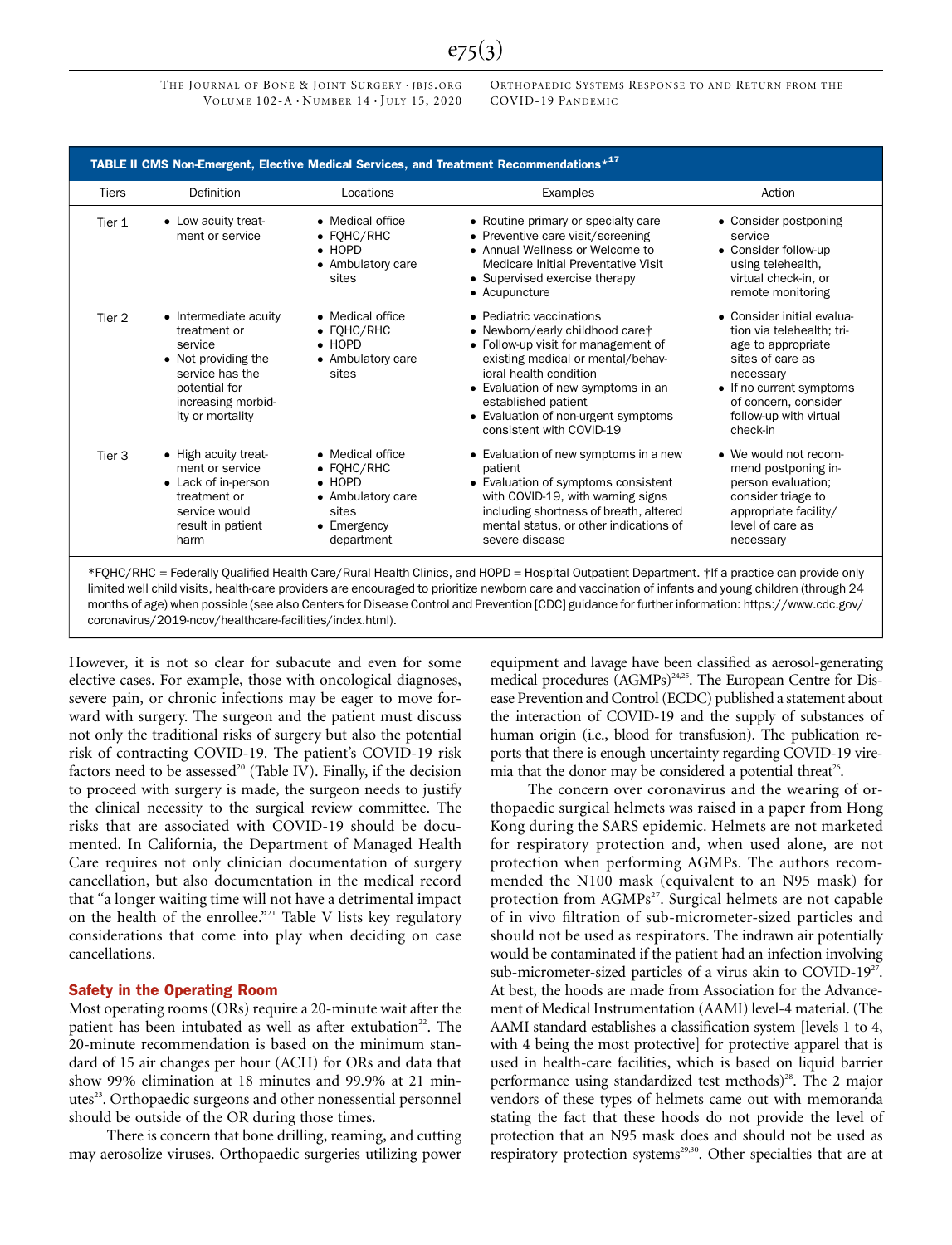THE JOURNAL OF BONE & JOINT SURGERY · JBJS.ORG VOLUME  $102-A \cdot N$ UMBER  $14 \cdot$  JULY 15, 2020

ORTHOPAEDIC SYSTEMS RESPONSE TO AND RETURN FROM THE COVID-19 PANDEMIC

|                         |                                                                                                                                                  |                                                                   | Urgent $(24 \text{ Hr to } < 6 \text{ Wk})$                                                                                              |                                                                                 |
|-------------------------|--------------------------------------------------------------------------------------------------------------------------------------------------|-------------------------------------------------------------------|------------------------------------------------------------------------------------------------------------------------------------------|---------------------------------------------------------------------------------|
|                         | Emergency (<24 Hr)                                                                                                                               | Acute (24 to <48 Hr)                                              | Subacute (48 Hr to <6 Wk)                                                                                                                | Elective (6 to 8 Wk)                                                            |
| Trauma                  | Open fractures<br>Compartment syndrome<br>Septic joints<br>MSK infection with<br>sepsis<br><b>Dislocations</b><br>Damage-control<br>orthopaedics | Hip fractures<br>Femoral fracture<br><b>Tibial fracture</b>       | Fracture care: ankle, wrist, forearm,<br>patella, etc.<br>Quadriceps and patellar tendon<br>tears                                        | Nonunion<br>Malunion<br>Hardware removal                                        |
| Adult<br>Reconstruction | Hip and knee<br>dislocations<br>Joint infection with<br>sepsis                                                                                   | Joint infection without<br>sepsis                                 | Failed total joint with impending<br>fracture<br>Manipulations<br>Osteonecrosis with collapse                                            | All primary joints without<br>collapse                                          |
| Spine                   | Cauda equina syndrome<br>Epidural abscess<br>Cord compression with<br>paralysis                                                                  | Cervical and thoracic<br>myelopathy with progressive<br>paralysis | Cervical and thoracic myelopathy<br>without progressive paralysis                                                                        | Scoliosis without<br>neurological deficit<br>Disc herniation<br>Lumbar stenosis |
| Pediatrics              | Supracondylar humeral<br>fracture<br>Unstable SCFE<br>Septic joint<br>Osteomyelitis with sub-<br>periosteal abscess                              | Displaced femoral fracture                                        | Long bone fractures<br>Displaced intra-articular fractures                                                                               | Deformity correction                                                            |
| Shoulder and<br>elbow   | Dislocation                                                                                                                                      | Shoulder or elbow fracture-<br>dislocation                        | Rotator cuff tear<br><b>Biceps rupture</b><br>Proximal humeral fracture<br>Total shoulder arthroplasty<br>Supracondylar humeral fracture |                                                                                 |
| Sports                  | Knee dislocation                                                                                                                                 | Fresh OC allograft                                                | Locked knee<br>ACL reconstruction<br>Instability of multiple ligaments in<br>Bankart repair<br>the knee                                  |                                                                                 |
| Foot and ankle          | Open fractures<br>Tongue-type calcaneal<br>fractures<br>Irreducible dislocations                                                                 | Displaced talar neck<br>fracture                                  | Achilles tendon rupture<br>Arthrodesis<br>Lisfranc injury<br>Arthroplasty                                                                |                                                                                 |
| Hand                    | Suppurative flexor<br>tenosynovitis<br>Traumatic amputation                                                                                      | Major motor nerve laceration                                      | Digital nerve laceration with nerve<br>Carpal tunnel release<br>or tendon injury<br>Arthroplasty<br>Arthrodesis                          |                                                                                 |
| Oncology                | Septic joint                                                                                                                                     | Pathologic fracture                                               | Malignant tumors<br>Benign tumors threatening major<br>vessels or nerves<br>Impending fracture                                           | Benign tumors<br>Chronic osteomyelitis with<br>out sepsis                       |

 $e75(4)$ 

higher risk of AGMPs (e.g., anesthesia and otolaryngology) have employed the use of powered air-purifying respirators (PAPRs).

Diagnostic testing will eventually be the best way to know what protection is most adequate. Testing for COVID-19 is in its infancy, and false-negative tests can occur<sup>31</sup>. As testing improves and is available, there will be an increase in orthopaedic surgeon safety in the  $OR<sup>32</sup>$ . Universal precautions are prudent and encourage a culture of safety in the  $OR<sup>33</sup>$ . Universal precautions, however, were designed to protect against blood and body fluids—they were not designed to specifically protect against airborne pathogens<sup>33</sup>.

Our recommendation is to continue universal precautions with the addition of an N95 mask and a face shield for bone cutting, reaming, and drilling procedures with patients who are positive for COVID-19 and persons under investigation (PUIs). N95 mask usage policies vary and are hotly debated as the threat of PPE shortages is real and there is pressure to conserve PPE for the cases with the most risk $34$ . To our knowledge,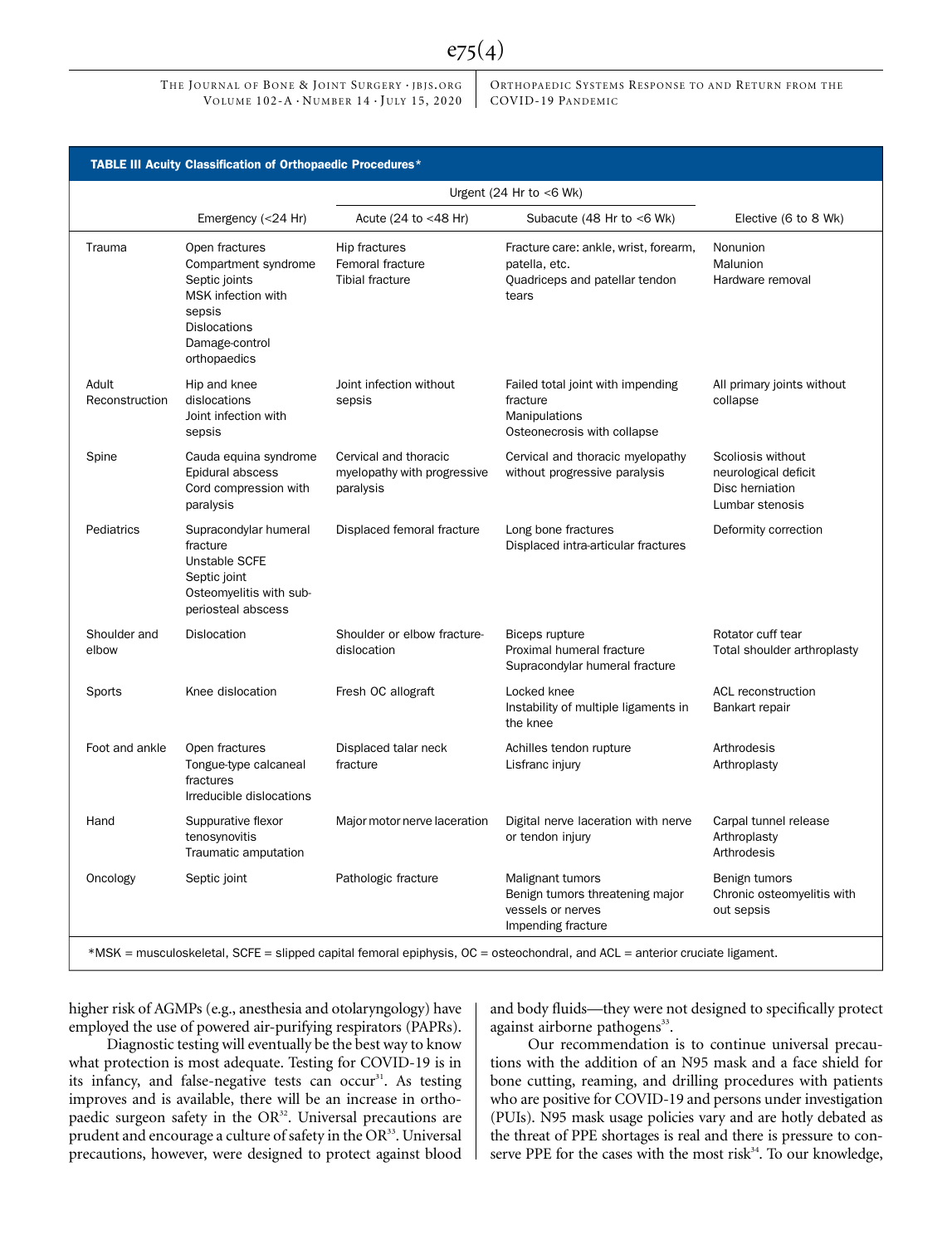#### TABLE IV Risk Factors for COVID-19 Mortality<sup>20</sup>

Age of  $\geq 60$  years Cardiovascular disease Diabetes Respiratory disease Cancer

#### TABLE V Key Regulatory Considerations for Case Cancellation

The number of current and projected COVID-19 cases locally and in surrounding regions

Federal, state, and local mandates

Guidance of hospital-level surgical review committees

Availability of and need to conserve personnel and supplies

Assessment of patient risk factors for COVID-19, including age and comorbidities

Classification of the acuity of the procedure

Shared decision-making between the surgeon and the patient

Documentation of case cancellation

there is no current evidence for use of a PAPR in the realm of orthopaedic surgery.

# Redeployment of the Orthopaedic Surgeon

In the face of a potential surge of COVID-19 cases, orthopaedic musculoskeletal (MSK) care can be altered to suit this new environment. Full-service MSK care can be rendered by the ORTHOPAEDIC SYSTEMS RESPONSE TO AND RETURN FROM THE COVID-19 PANDEMIC

orthopaedic department, including management and disposition after an emergency department (ED) or urgent care clinic (UCC)-directed medical screening examination (MSE). The goals of this type of work in the ED/UCC and in inpatient venues are listed in Table VI<sup>35</sup>.

As elective surgeries plummet, orthopaedic teams have both the capacity and the skill set to redeploy to other areas of the hospital, which may free up medicine or surgery attending physicians who could serve in the intensive care unit (ICU) or the ED. Collaborative leadership in a crisis like this is imperative. "For when collaborative leadership is missing, personal survival and individual goals negate group goals, planning falls apart, and communication is shattered." <sup>36</sup> As redeployment is planned, communication with the frontline surgeons and their teams is imperative to morale. Lack of control in the practice environment is one of the major contributors to burnout, and this can be exacerbated with a top-down prescriptive approach that does not consider the autonomy of the surgeon. There may be a need to aid emergentologists, hospitalists, and intensivists in the most critical stages of the surge during a pandemic in academic and employed environments. Independent practices that do not have a direct hospital affiliation other than operative privileges may not fit into these types of hospital deployment plans.

### Orthopaedic Recovery

At some point, the volume of new COVID-19 cases will start to decrease, and we will get past the surge of hospital admissions. Resources will get replenished, and hospital systems will be able to absorb intermittent surges. Scheduling of semielective and urgent surgical cases will present some challenges. With surgical volumes down substantially during the pandemic surge, the economics of our hospital systems will be strained<sup>37</sup>. Reemergence

| ED/UCC Orthopaedic-Related Work                                                                                                                                                                                                                                                                                                                                                                                                                                                                                                                                                     | Inpatient Orthopaedic-Related Work                                                                                                                                                                                                                                                                                                                                                                                                                                                                                                                                                                                                                                                                                                                                                                                                                                                                                                                                                                                                      |
|-------------------------------------------------------------------------------------------------------------------------------------------------------------------------------------------------------------------------------------------------------------------------------------------------------------------------------------------------------------------------------------------------------------------------------------------------------------------------------------------------------------------------------------------------------------------------------------|-----------------------------------------------------------------------------------------------------------------------------------------------------------------------------------------------------------------------------------------------------------------------------------------------------------------------------------------------------------------------------------------------------------------------------------------------------------------------------------------------------------------------------------------------------------------------------------------------------------------------------------------------------------------------------------------------------------------------------------------------------------------------------------------------------------------------------------------------------------------------------------------------------------------------------------------------------------------------------------------------------------------------------------------|
| 1. Be convenient for MSK patients who are seek-<br>ing care in these settings<br>2. Unload ED staff from any touch beyond the MSE<br>3. Relieve needed ED beds<br>4. Avoid unnecessary use of PPE<br>5. Keep the orthopaedic surgery department in-<br>vested in organizational goals during the pan-<br>demic as a surge occurs while orthopaedic<br>surgeons practice within their best<br>competencies<br>6. Protect orthopaedic surgeons and allied pro-<br>viders, as much as possible, from unnecessary<br>exposure to COVID-19-positive patients as<br>local logistics allow | 1. Communicate with primary care providers to request that they<br>forward patient email/telephone requests for MSK conditions<br>directly to the orthopaedic clinic to facilitate a specialty-specific<br>telephone/video encounter (instead of primary care performing<br>an encounter and then referring to the orthopaedic clinic)<br>2. Establish a doctor-of-the-day to consolidate face-to-face visits at<br>specific office locations that are not connected to the hospital ED<br>or UCC in order to minimize exposure, and evaluate how many<br>appointments there are in order to allow work-from-home virtual<br>appointments<br>3. Manage inpatient MSK care through rotations of "on" and "off"<br>teams<br>4. If vital anesthesia staff are available (many are conscripted to<br>intubation teams in pandemics that are respiratory in nature) <sup>35</sup> ,<br>provision of conscious sedation in orthopaedic department pro-<br>cedure/cast rooms for closed reductions may also unload more<br>acute care settings |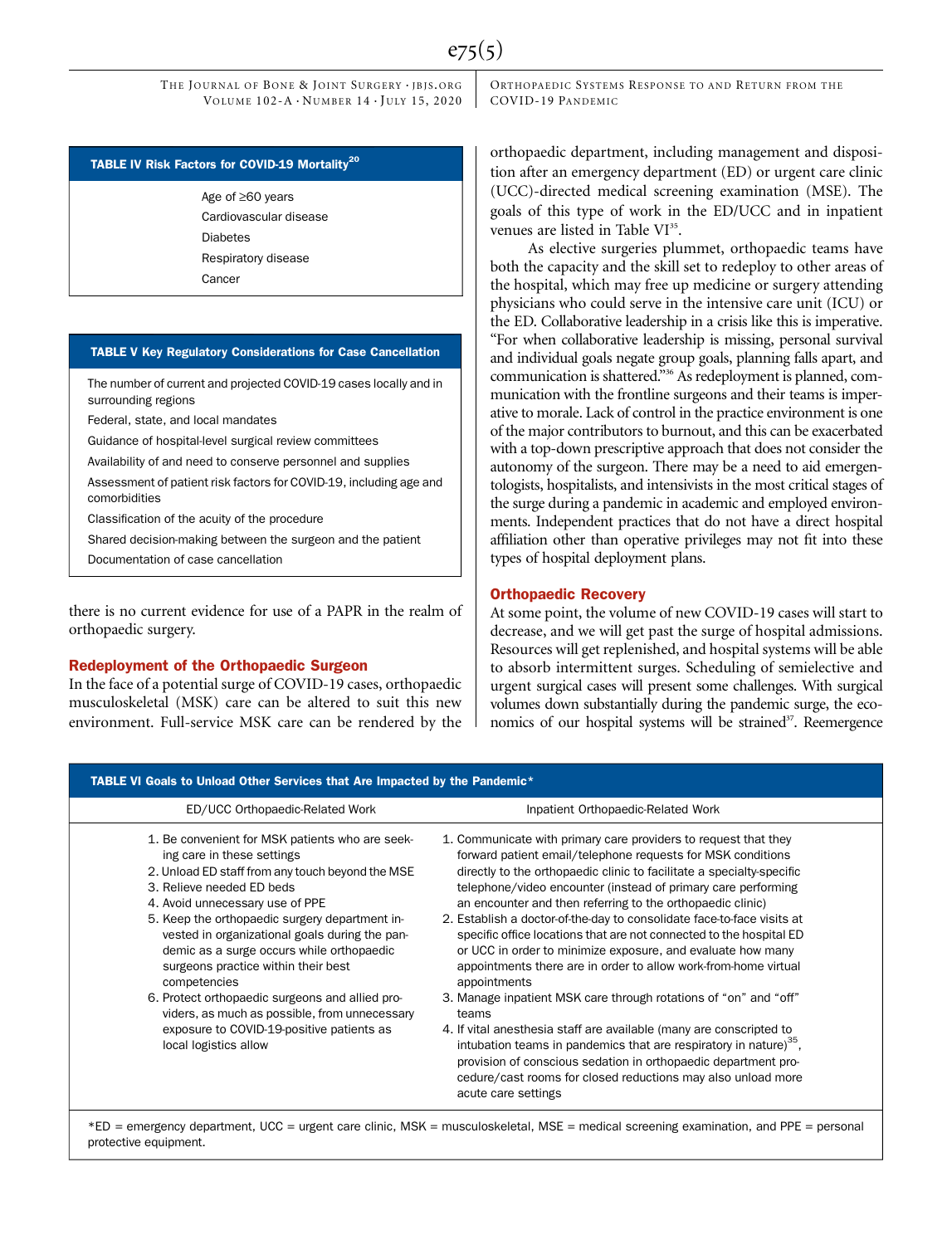ORTHOPAEDIC SYSTEMS RESPONSE TO AND RETURN FROM THE COVID-19 PANDEMIC

from restrictions will present many challenges. It is not expected that all lost volume will be recovered<sup>37</sup>. Restoration of new normal workflows and surgical volume is critical to organizational success.

It is imperative that a culture of safety is ensured for the staff and the patients. The OR and support staff need appropriate PPE and continued vigilance to prevent disease transmission. Ambulatory patients who are symptom-free may still be carriers. AGMPs will require PPE. Until a reliable test for COVID-19 is readily available, we must consider all of us and our patients as potential carriers. At the time of this publication, limited options are available for rapid ambulatory testing. False-negative rates have been described and vary based on testing methodology<sup>31</sup>.

In many of our facilities, OR staff has been reallocated to critical care due to reduced staffing needs. Protocols to ensure safety may increase anesthesia and OR time. PPE requirements can interfere with usual communication and the ergonomics of performing surgery. Prolonged OR times and deviation from standardized routines can lead to increased complication rates<sup>38</sup>. It is important for the surgeon to weigh these risks as elective surgery is reintroduced. We have been functioning for years in the presence of severe infectious agents, and in the environment of universal precautions, our health-care teams and patients have been reasonably protected.

A triage system needs to be in place to allocate potentially limited resources. The designation of certain facilities for elective surgery and at-risk surgery is needed. Cohorting (isolating multiple laboratory-confirmed COVID-19 cases together as a group) of documented or at-risk cases within facilities or at dedicated facilities can limit transmission risk. As health-care systems reintroduce urgent and elective surgery, the outpatient environment, particularly in stand-alone facilities, may offer the best option. Staff unwillingness to work during a viral pandemic may lead to a workforce reduction of 10% to 32%<sup>39,40</sup>. Supply chains have been disrupted for hospital systems, which may affect the ability to obtain the necessary implants for elective surgery patients<sup>41</sup>. We also need to consider utilization of resources such as hospital beds, staff, and physical therapists as availability may affect safety.

In addition to the emotional well-being of our physicians and staff<sup>42</sup>, we need to consider the emotional state of our patients. Many patients who require elective procedures may forego surgery at this time because of employment or financial concerns, potentially increasing the complexity of surgical burden later. In the People's Republic of China, a recent study revealed poorer outcomes after elective surgery in asymptomatic patients who underwent surgery during the incubation period of their COVID-19 infection<sup>43</sup>. In that study of 34 surgical patients with confirmed COVID-19, 15 patients (44.1%) needed ICU care, and the mortality rate was 20.5%, highlighting the need for knowledge of preoperative COVID-19 status.



#### Fig. 1

Double curve during the SARS outbreak in Toronto in 2003<sup>46</sup>. Illustration of the double curve, or second wave, of infection that can occur in pandemics if appropriate measures are not adhered to when the threat of the pandemic is lessening. (Republished, with permission of The National Academies Press, from: SARS: lessons from Toronto, Low DE, in: Learning from SARS: preparing for the next disease outbreak: workshop summary, Institute of Medicine [U.S.] Forum on Microbial Threats; Knobler S, Mahmoud A, Lemon S, Mack A, Sivitz L, Oberholtzer K, editors. 2004; permission conveyed through Copyright Clearance Center, Inc.)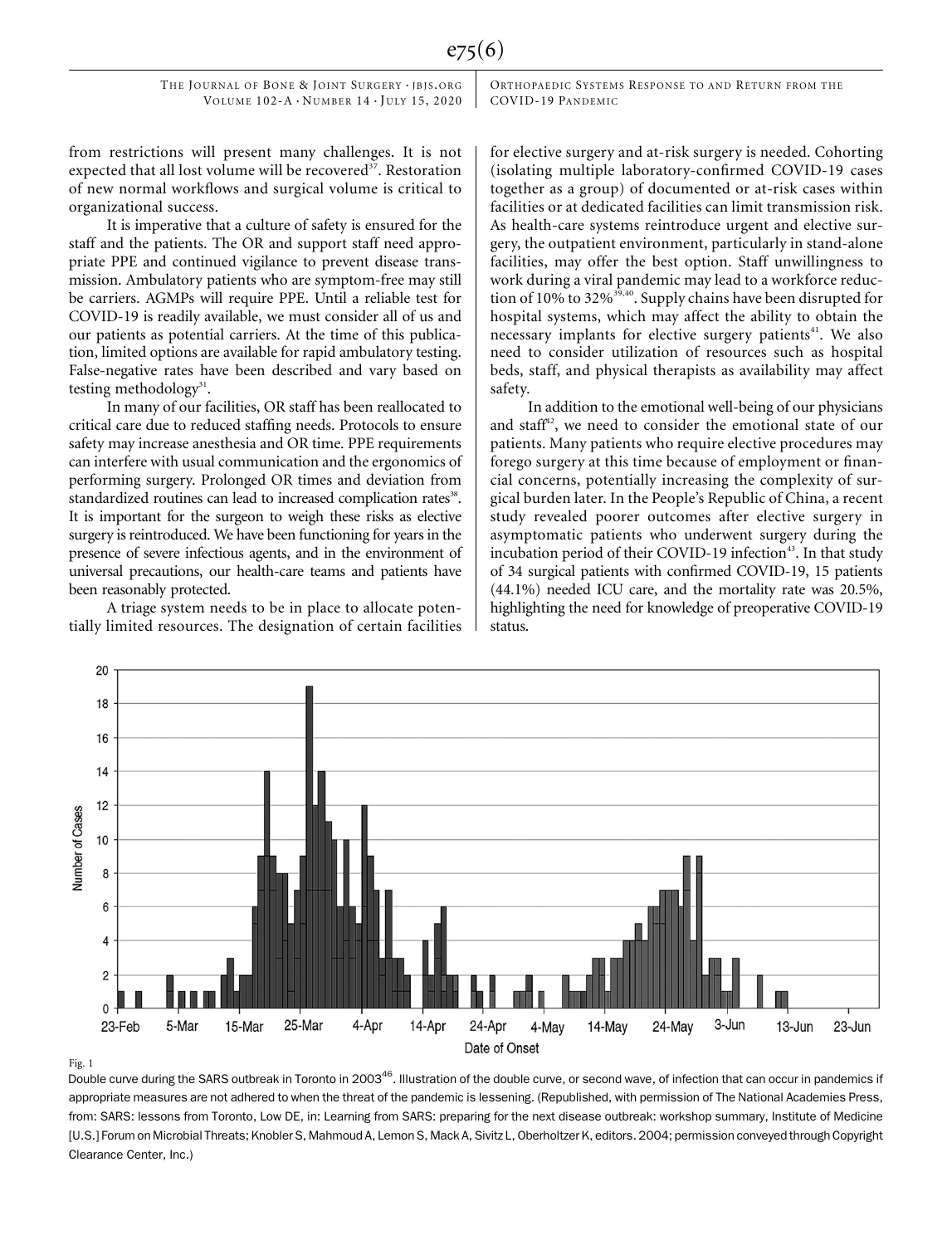e75(7)

THE JOURNAL OF BONE & JOINT SURGERY · JBJS.ORG VOLUME  $102-A \cdot N$ UMBER  $14 \cdot$ JULY 15, 2020

Reestablishing the elective orthopaedic service line is important for the well-being of our patients and society $44,45$ and will help in the financial recovery of our institutions.

#### The Second Curve: Lessons from Toronto in 2003

The importance of maintaining vigilance in hospitals and health systems as they return to new normal function is illustrated by the bimodal nature of the SARS outbreak curve in Toronto, Ontario, Canada<sup>46</sup> (Fig. 1). By mid-May 2003, based on a clear end to the initial infection curve (plot of cases over time), a lack of new cases, and provincial directives, Toronto hospitals discontinued many precautions (e.g., the routine wearing of N95 masks) $47$ . Unfortunately, an orthopaedic patient was admitted (with no precautions for staff and visitors) who was eventually diagnosed with SARS. This resulted in "phase II" of the SARS outbreak, with an additional 80 cases in staff, patients, and visitors. The return of a health-care system to pre-epidemic function can be a fragile process, and phase II of the 2003 SARS outbreak demonstrated the devastating effect that a single unrecognized case may produce. The risk of a recurrent outbreak must be balanced against the orthopaedic needs and requirements of the population, which continue unabated. While the risk is never zero, it can be minimized through a stepwise strategy for the reintroduction of surgery and procedures, with the utilization of "low-risk" facilities (i.e., ones that do not treat COVID-19 cases) for carefully screened healthy patients. Until a COVID-19 vaccine and rapid testing for active viral disease are readily available, a higher level of vigilance is required. As we discuss reestablishing the orthopaedic service line, the phrase "return to normal" has been carefully avoided. Following the SARS outbreak, new systematic standards and processes were instituted based on the deficits of the pre-SARS "normal" in order to create a health-care system that was more resilient to future outbreaks and promote the evolution to a new, and hopefully improved, standard. We believe that similar mindset changes will be seen after the COVID-9 crisis has resolved.

#### **Summary**

This paper describes 3 orthopaedic health-care and hospital systems' response to the COVID-19 pandemic, and it can be used for reference and guidance. We know that other systems have much to contribute to the ongoing understanding of what the COVID-19 pandemic means to orthopaedic surgery, and ORTHOPAEDIC SYSTEMS RESPONSE TO AND RETURN FROM THE COVID-19 PANDEMIC

our experience may be different from hotspots including New York, Detroit, and Boston. Each of our systems have experienced a surge in COVID-19 cases. Our orthopaedic systems' responses to COVID-19 are ongoing. Thus far, health systems across the United States have responded in unprecedented ways. Cooperation to the extent that has been seen in the COVID-19 crisis among health-care systems, providers, government, and industry has never been seen before. Accelerated innovation that is associated with the response to this pandemic will change the face of health-care delivery. We will study our response for many years to come.  $\blacksquare$ 

Nore: The authors thank the numerous orthopaedic surgeons on our teams who have spent time<br>thinking through these issues with us and who provide daily care with our allied care teams. Ot<br>course, all of the frontline health

Ronald A. Navarro,  $MD<sup>1</sup>$ Nithin C. Reddy,  $MD<sup>2</sup>$ Jennifer M. Weiss, MD<sup>3</sup> Adolph J. Yates Jr.,  $MD<sup>4</sup>$ Freddie H. Fu, MD<sup>4</sup> Michael McKee, MD,  $FRCS(C)^{5,6}$ Evan S. Lederman,  $MD^{5,6}$ 

<sup>1</sup>Kaiser Permanente Southern California, Harbor City, California

2 Kaiser Permanente Southern California, San Diego, California

3 Kaiser Permanente Southern California, Los Angeles, California

4 University of Pittsburgh School of Medicine, Pittsburgh, Pennsylvania

5 University of Arizona College of Medicine–Phoenix, Phoenix, Arizona

6 Banner Health, Phoenix Arizona

Email address for R.A. Navarro: [ronald.a.navarro@kp.org](mailto:ronald.a.navarro@kp.org)

ORCID iD for R.A. Navarro: [0000-0003-1869-6440](http://orcid.org/0000-0003-1869-6440) ORCID iD for N.C. Reddy: [0000-0001-6966-5068](http://orcid.org/0000-0001-6966-5068) ORCID iD for J.M. Weiss: [0000-0002-2908-6659](http://orcid.org/0000-0002-2908-6659) ORCID iD for A.J. Yates Jr.: [0000-0002-2091-7743](http://orcid.org/0000-0002-2091-7743) ORCID iD for F.H. Fu: [0000-0001-7821-4269](http://orcid.org/0000-0001-7821-4269) ORCID iD for M. McKee: [0000-0003-4306-4090](http://orcid.org/0000-0003-4306-4090) ORCID iD for E.S. Lederman: [0000-0002-1035-6751](http://orcid.org/0000-0002-1035-6751)

#### **References**

1. World Health Organization (WHO). Coronavirus disease 2019 (COVID-19) situation report – 52. 2020 Mar 12. Accessed 2020 Apr 8. [https://www.who.int/docs/](https://www.who.int/docs/default-source/coronaviruse/situation-reports/20200312-sitrep-52-covid-19.pdf?sfvrsn=e2bfc9c0_4) [default-source/coronaviruse/situation-reports/20200312-sitrep-52-covid-19.pdf?](https://www.who.int/docs/default-source/coronaviruse/situation-reports/20200312-sitrep-52-covid-19.pdf?sfvrsn=e2bfc9c0_4) [sfvrsn](https://www.who.int/docs/default-source/coronaviruse/situation-reports/20200312-sitrep-52-covid-19.pdf?sfvrsn=e2bfc9c0_4)=[e2bfc9c0\\_4](https://www.who.int/docs/default-source/coronaviruse/situation-reports/20200312-sitrep-52-covid-19.pdf?sfvrsn=e2bfc9c0_4)

5. The President of the United States. Declaration of a national emergency concerning the novel coronavirus disease (COVID–19) outbreak. 2020 March 13.

Accessed 2020 Apr 8. [https://www.govinfo.gov/content/pkg/CDOC-116hdoc108/](https://www.govinfo.gov/content/pkg/CDOC-116hdoc108/pdf/CDOC-116hdoc108.pdf) [pdf/CDOC-116hdoc108.pdf](https://www.govinfo.gov/content/pkg/CDOC-116hdoc108/pdf/CDOC-116hdoc108.pdf)

<sup>2.</sup> Chang Liang Z, Wang W, Murphy D, Po Hui JH. Novel coronavirus and orthopaedic surgery: early experiences from Singapore. J Bone Joint Surg Am. 2020 Mar 20. Epub 2020 Mar 20.

<sup>3.</sup> Vannabouathong C, Devji T, Ekhtiari S, Chang Y, Phillips SA, Zhu M, Chagla Z, Main C, Bhandari M. Novel coronavirus COVID-19: current evidence and evolving strategies. J Bone Joint Surg Am. 2020 Apr 1. Epub 2020 Apr 1.

<sup>4.</sup> Jackson C. History lessons: the Asian flu pandemic. Br J Gen Pract. 2009 Aug; 59(565):622-3.

<sup>6.</sup> Ranney ML, Griffeth V, Jha AK. Critical supply shortages - the need for ventilators and personal protective equipment during the COVID-19 pandemic. N Engl J Med. 2020 Mar 25. Epub 2020 Mar 25.

<sup>7.</sup> Guo X, Wang J, Hu D, Wu L, Gu L, Wang Y, Zhao J, Zeng L, Zhang J, Wu Y. Survey of COVID-19 disease among orthopaedic surgeons in Wuhan, People's Republic of China. J Bone Joint Surg Am. 2020 Apr 8. Epub 2020 Apr 8.

<sup>8.</sup> Cox JW, Miller ME, Jamison P. 'Dad, are you okay?': doctors and nurses fighting pandemic fear infecting their families. The Washington Post. 2020 March 18. Accessed 2020 Apr 8. [https://www.washingtonpost.com/local/dad-are-you-okay](https://www.washingtonpost.com/local/dad-are-you-okay-doctors-and-nurses-fighting-pandemic-fear-infecting-their-families/2020/03/18/8beefc66-689b-11ea-b313-df458622c2cc_story.html)doctors-and-nurses-fi[ghting-pandemic-fear-infecting-their-families/2020/03/18/](https://www.washingtonpost.com/local/dad-are-you-okay-doctors-and-nurses-fighting-pandemic-fear-infecting-their-families/2020/03/18/8beefc66-689b-11ea-b313-df458622c2cc_story.html) [8beefc66-689b-11ea-b313-df458622c2cc\\_story.html](https://www.washingtonpost.com/local/dad-are-you-okay-doctors-and-nurses-fighting-pandemic-fear-infecting-their-families/2020/03/18/8beefc66-689b-11ea-b313-df458622c2cc_story.html)